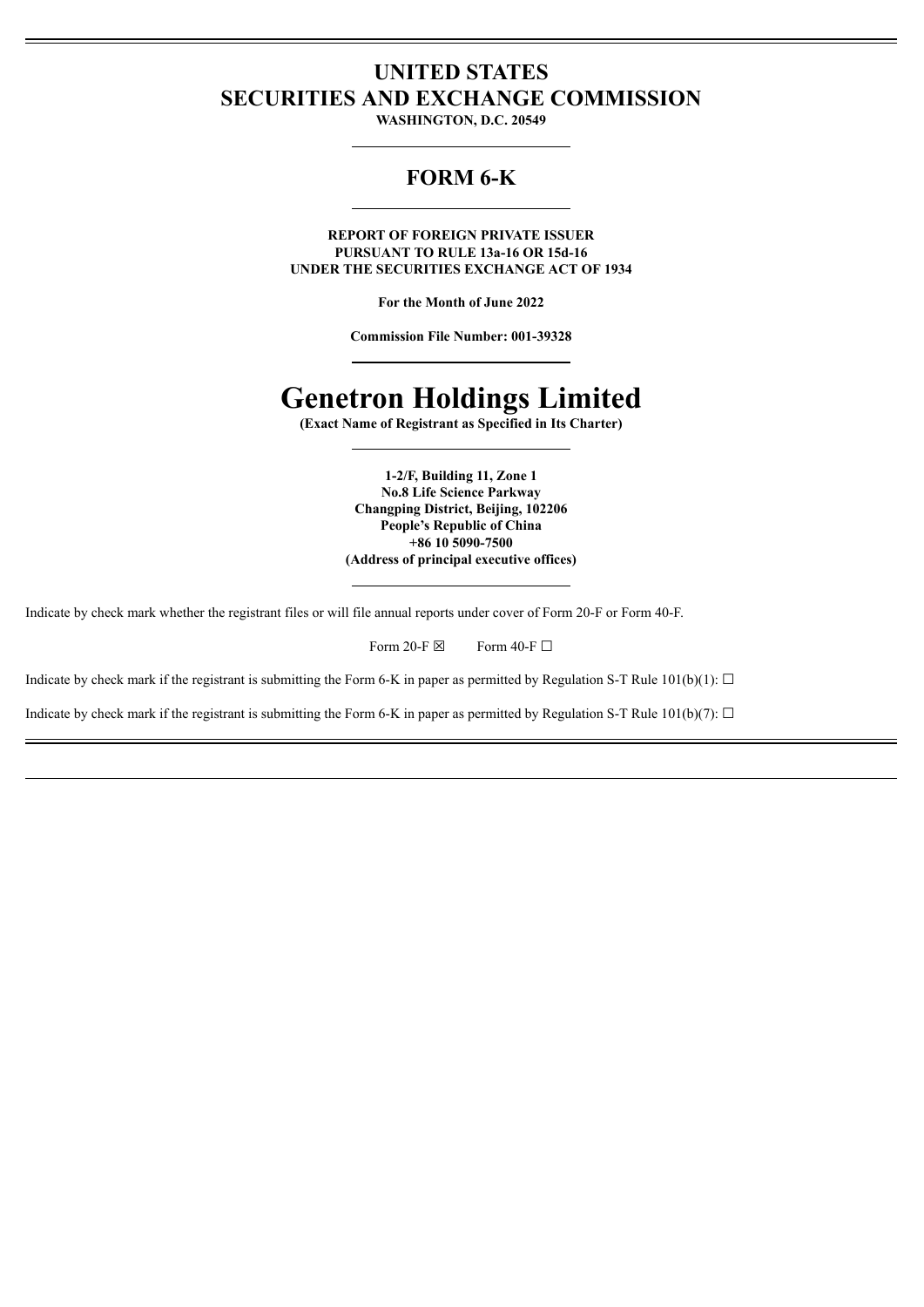### **SIGNATURES**

Pursuant to the requirements of the Securities Exchange Act of 1934, the Registrant has duly caused this report to be signed on its behalf by the undersigned, thereunto duly authorized.

### **Genetron Holdings Limited**

By: /s/ Sizhen Wang

Name: Sizhen Wang Title: Chief Executive Officer

Date: June 2, 2022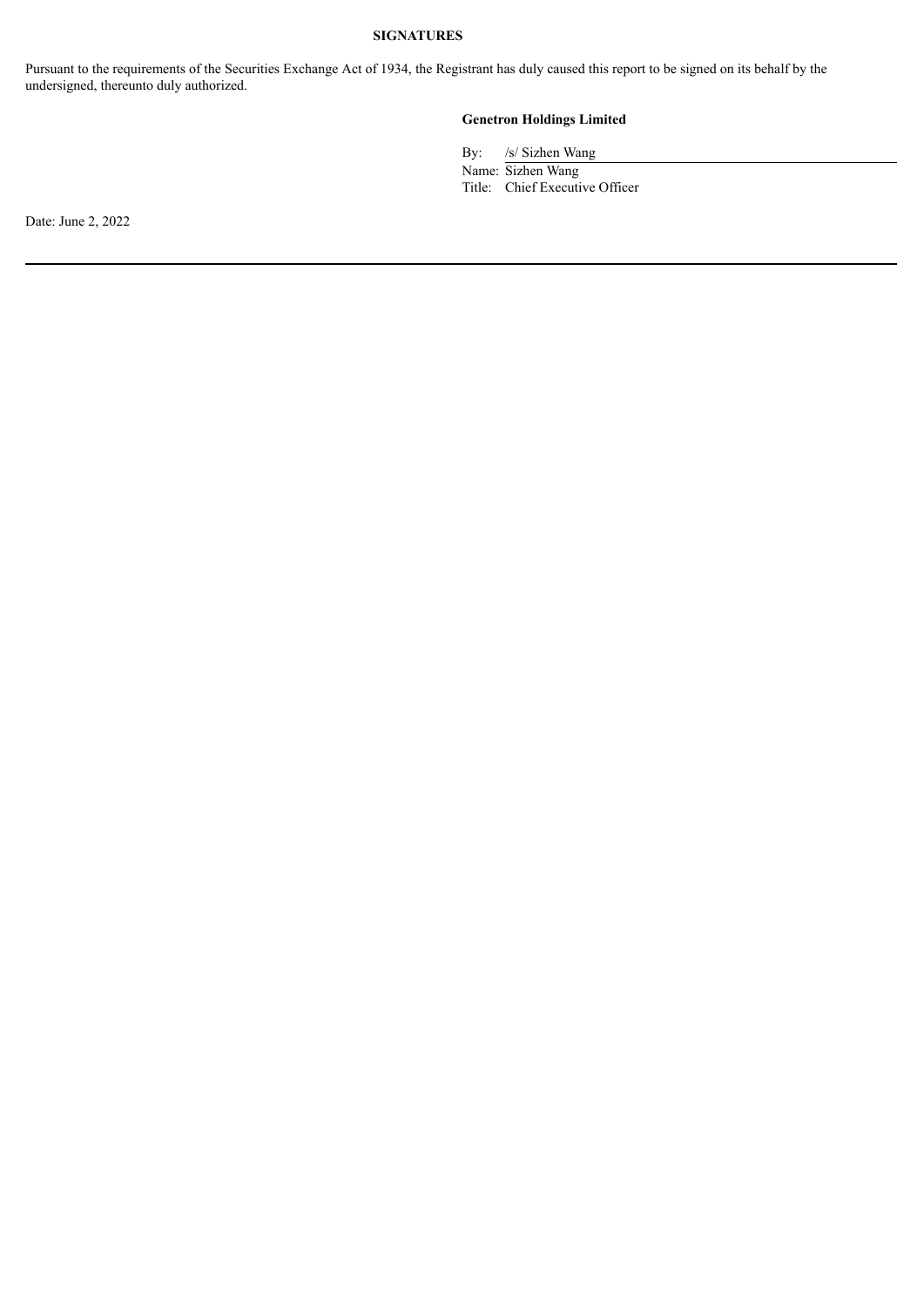### **EXHIBIT INDEX**

| <b>Exhibit</b> | <b>Description</b>                                                                            |
|----------------|-----------------------------------------------------------------------------------------------|
| 99.1           | Press Release titled "Genetron Health Reports Unaudited First Quarter 2022 Financial Results" |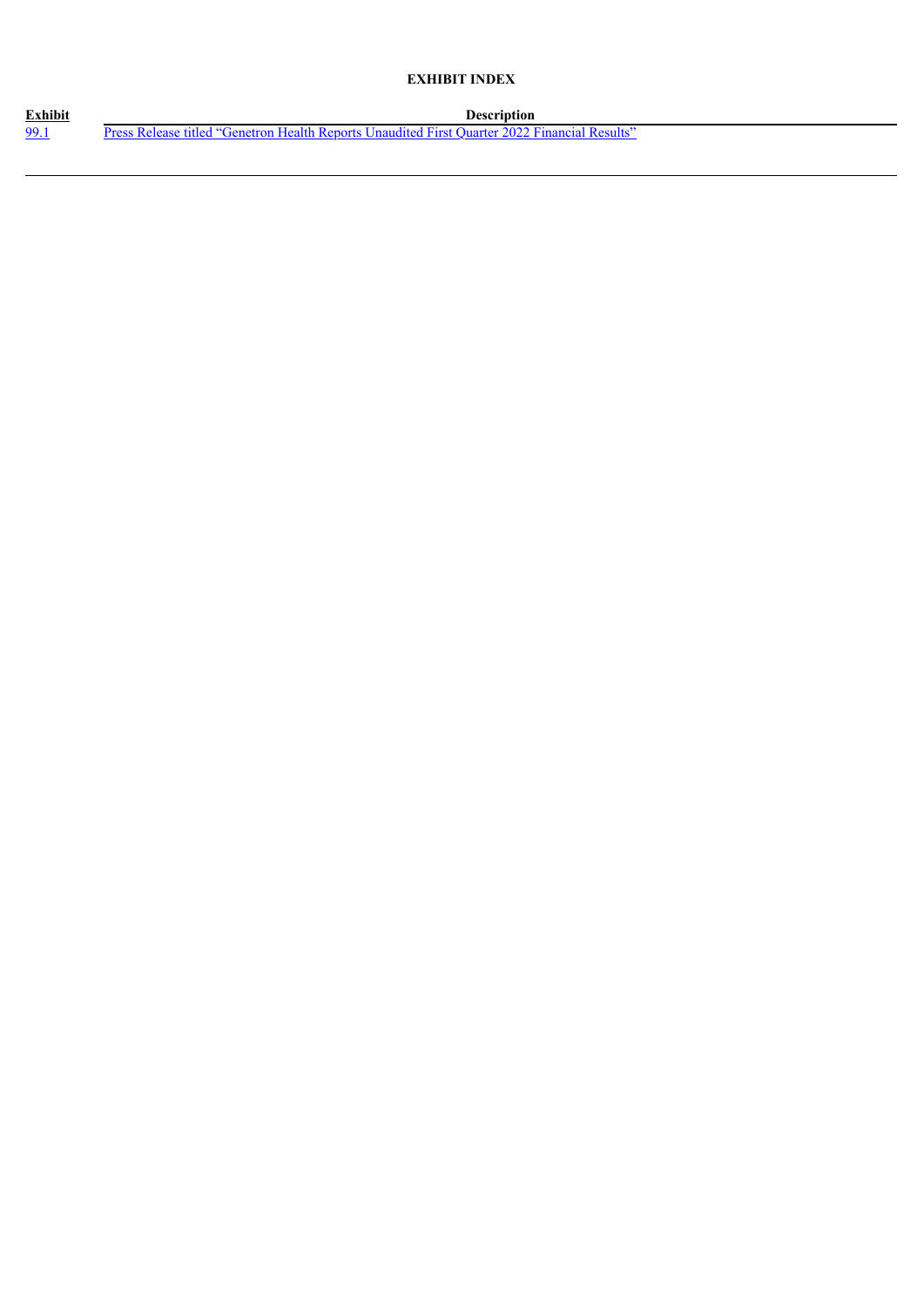#### **Genetron Health Reports Unaudited First Quarter 2022 Financial Results**

<span id="page-3-0"></span>BEIJING, China, June 2, 2022 — Genetron Holdings Limited ("Genetron Health" or the "Company", NASDAQ: GTH), a leading precision oncology platform company in China that specializes in offering molecular profiling tests, early cancer screening products and companion diagnostics development, today reported its unaudited financial results for the first quarter ended March 31, 2022.

#### **First Quarter and Recent Highlights**

- o Recorded total revenue of RMB 110.3 million (US \$17.4 million) in the first quarter of 2022, representing 19.8% increase over the same period in 2021.
	- § LDT revenue was RMB 81.5 million (US \$12.9 million), representing 13.5% increase over the same period in 2021.
	- § IVD revenue was RMB 18.0 million (US \$2.8 million), representing 18.1% growth year-over-year.
	- § Development services revenue was RMB 10.8 million (US \$1.7 million), representing 117.2% increase over the same period in 2021.
- o The Company continues to enhance its in-hospital efforts. As of March 31, 2022, Genetron Health has 60 hospital partners of which 31 were IVD in-hospital partners.
- <sup>0</sup> Received CE Mark for Seq-MRD<sup>®</sup>, a MRD detection kit for hematologic cancers, as well as FusionScan Plus kit which uses integrated DNA and RNA as templates for genetic alteration detection. Both of these NGS-based kits are developed based on Genetron's One-Step Seq Method.
- o Published in *Clinical and Translational Medicine* demonstrating Mutation Capsule™'s potential in MRD assay developments.
- <sup>o</sup> Formed a collaboration agreement with HUTCHMED for the joint development of a CDx test for ORPATHYS<sup>®</sup> (savolitinib) for NSCLC in China, using the Company's approved NGS-based 8-gene Lung Cancer Assay (Tissue).
- o Presented 17 new research results at American Association for Cancer Research (AACR) Annual Meeting 2022. The results emerged from joint studies that Genetron Health conducted with more than 20 leading hospitals in China, which leveraged the Company's "Onestep Seq" patented technology, core products such as Onco PanScan™ and the comprehensive sarcoma gene testing, Onco PanScan plus™

"While the "zero COVID" strategy in China and the lockdowns in our key markets have led to restricting operations and limiting patient traffic, we continue to provide important services for patients. We are pleased with the resiliency of our business and our ability to grow each of our segments in the first quarter," said Mr. Sizhen Wang, co-founder, Chairman and CEO of Genetron Health. "Data publications in *Clinical and Translational Medicine* and our presentations at the AACR Annual Meeting 2022 continue to demonstrate the capabilities of our innovative technology and this will support product adoption and advance our product pipeline. Against the backdrop of a challenging operating environment, we are committed to forging ahead with our major pipeline assets that would be key drivers for our future growth. At the same time, management is mindful of improving the Company's operational excellence. Overall, we are confident about our long-term competitive position and expect our solutions to become more widely adopted as government policy prioritizes optimal healthcare for citizens."

#### **First Quarter 2022 Unaudited Financial Results**

Total revenue for the first quarter of 2022 increased by 19.8% to RMB 110.3 million (US \$17.4 million) in the first quarter of 2022 from RMB 92.1 million in the same period of 2021.

Diagnosis and monitoring revenue increased by 14.3% to RMB 99.5 million (US \$15.7 million) in the first quarter of 2022 from RMB 87.1 million in the same period of 2021. The increase was primarily driven by the growth in the revenue generated from the provision of LDT services and sale of IVD products.

Revenue generated from the provision of LDT services increased by 13.5% to RMB 81.5 million (US \$12.9 million) during the first quarter of 2022 from RMB 71.8 million in the same period of 2021. LDT diagnostic tests sold in the first quarter 2022 totaled approximately 5,560 units, representing an increase of 9.1% compared to the number of LDT diagnostic tests sold in the same period of 2021.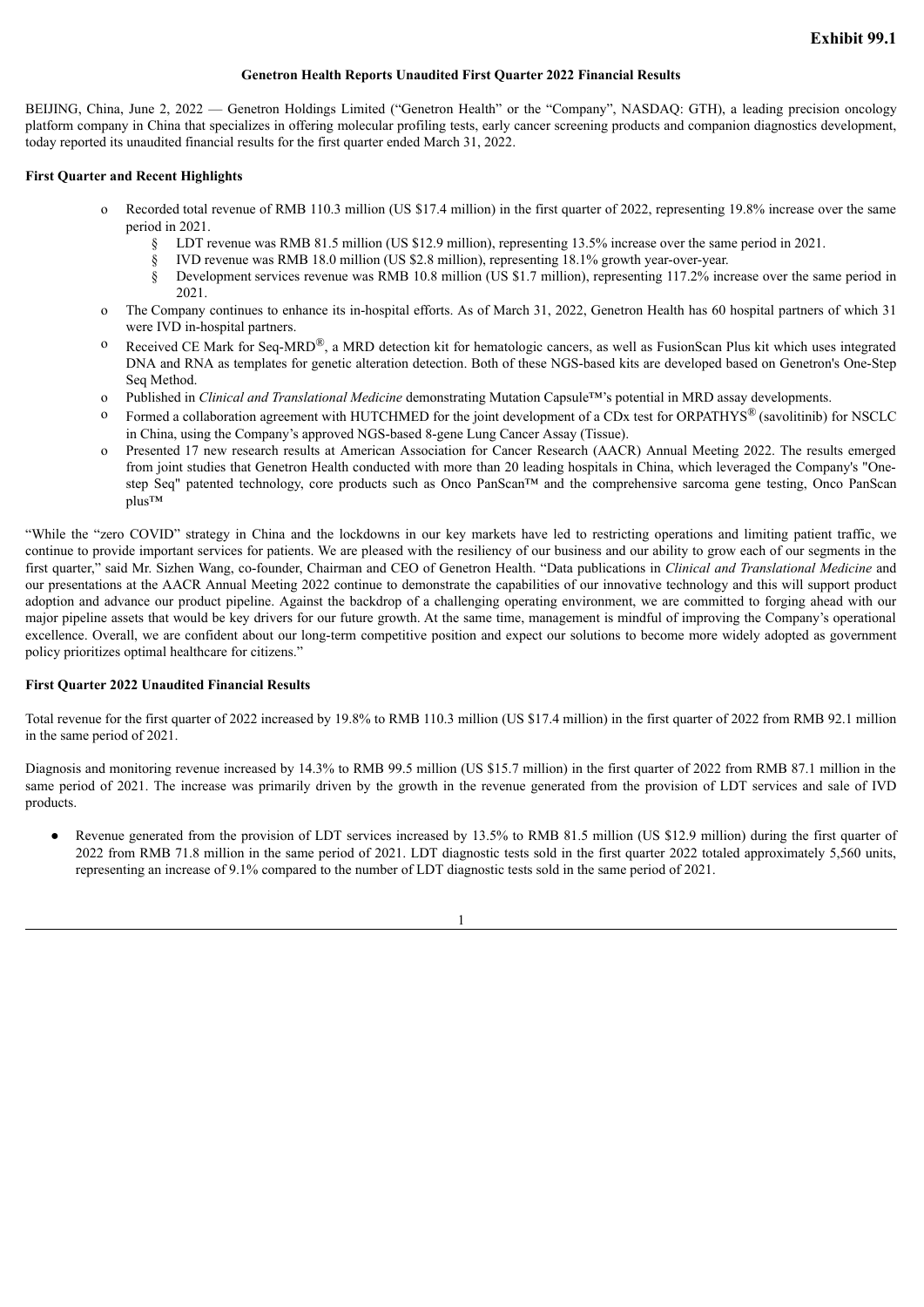Revenue generated from sale of IVD products increased by 18.1% to RMB 18.0 million (US \$2.8 million) in the first quarter of 2022 from RMB 15.3 million in the first quarter of 2021. The increase was driven by sales of the Genetron S5 instrument and 8-gene Lung Cancer Assay (Tissue).

| <b>Contracted in-hospital partners</b><br>(as of the end of the period indicated) |      |      |      |      |      |
|-----------------------------------------------------------------------------------|------|------|------|------|------|
|                                                                                   | 1021 | 2021 | 3021 | 4021 | 1022 |
| <b>IVD In-hospital partners</b>                                                   |      | 28   | 29   | 30   |      |
|                                                                                   | 1021 | 2021 | 3021 | 4021 | 1022 |
| Total in-hospital partners <sup>(1)</sup>                                         |      | 50   |      | 58   | 60   |

Note:

(1) The number of total in-hospital partners include both sales of LDT services and IVD products.

Revenue generated from development services increased by 117.2% to RMB 10.8 million (US \$1.7 million) in the first quarter of 2022, from RMB 5.0 million in the same period of 2021. The increase was primarily driven by both the increase of sequencing and biopharma services revenues.

Gross profit increased by 12.7% to RMB 61.5 million (US \$9.7 million) in the first quarter of 2022 from RMB 54.5 million in the same period of 2021. Gross margin decreased to 55.7% for the first quarter of 2022, compared to 59.3% in the same period of 2021 primarily attributable to lower gross margins of the provision of LDT services.

Operating expenses increased by 47.6% to RMB 241.4 million (US \$38.1 million) for the three months ended March 31, 2022, from RMB 163.5 million in the same period of 2021.

Selling expenses increased by 52.2% to RMB 90.8 million (US \$14.3 million) in the first quarter of 2022 from RMB 59.7 million in the same period of 2021. Selling expenses as a percentage of revenues increased to 82.3% in the first quarter of 2022 from 64.8% in the same period of 2021. The increase was primarily driven by increased headcount to expand Genetron's core business as well as early screening sales teams. The Company expects total sales headcount to remain stable going forward.

Administrative expenses increased by 12.6% to RMB 50.2 million (US \$7.9 million) in the first quarter of 2022 from RMB 44.6 million in the same period of 2021. Administrative expenses as a percentage of revenues decreased to 45.5% in the first quarter of 2022 from 48.4% in the first quarter of 2021.

Research and development expenses increased by 59.2% to RMB 79.6 million (US \$12.6 million) in the first quarter of 2022 from RMB 50.0 million in the same period of 2021. Research and development expenses as a percentage of revenues increased to 72.1% in the first quarter of 2022 from 54.3% in the same period of 2021. The increases were driven by higher R&D headcount and related expenses, as well as continued innovation efforts, including product development and clinical trial activities.

As a result of the above, operating loss was RMB 179.9 million (US \$28.4 million) for the three months ended March 31, 2022, compared to RMB 109.0 million for the three months ended March 31, 2021.

Finance income - net increased to RMB 5.0 million (US \$0.8 million) in the first quarter of 2022 from finance costs - net of RMB 6.0 million in the same period of 2021. The increase was driven by the foreign currency exchange gain.

Loss for the period was RMB 174.9 million (US \$27.6 million) for the three months ended March 31, 2022, compared to RMB 115.0 million for the three months ended March 31, 2021.

Non-IFRS loss for the period, defined as loss for the period excluding share-based compensation expenses, was RMB 163.6 million (US \$25.8 million) for the three months ended March 31, 2022, compared to RMB 105.8 million for the three months ended March 31, 2021. Please refer to the section in this press release titled "Non-IFRS Financial Measures" for details.

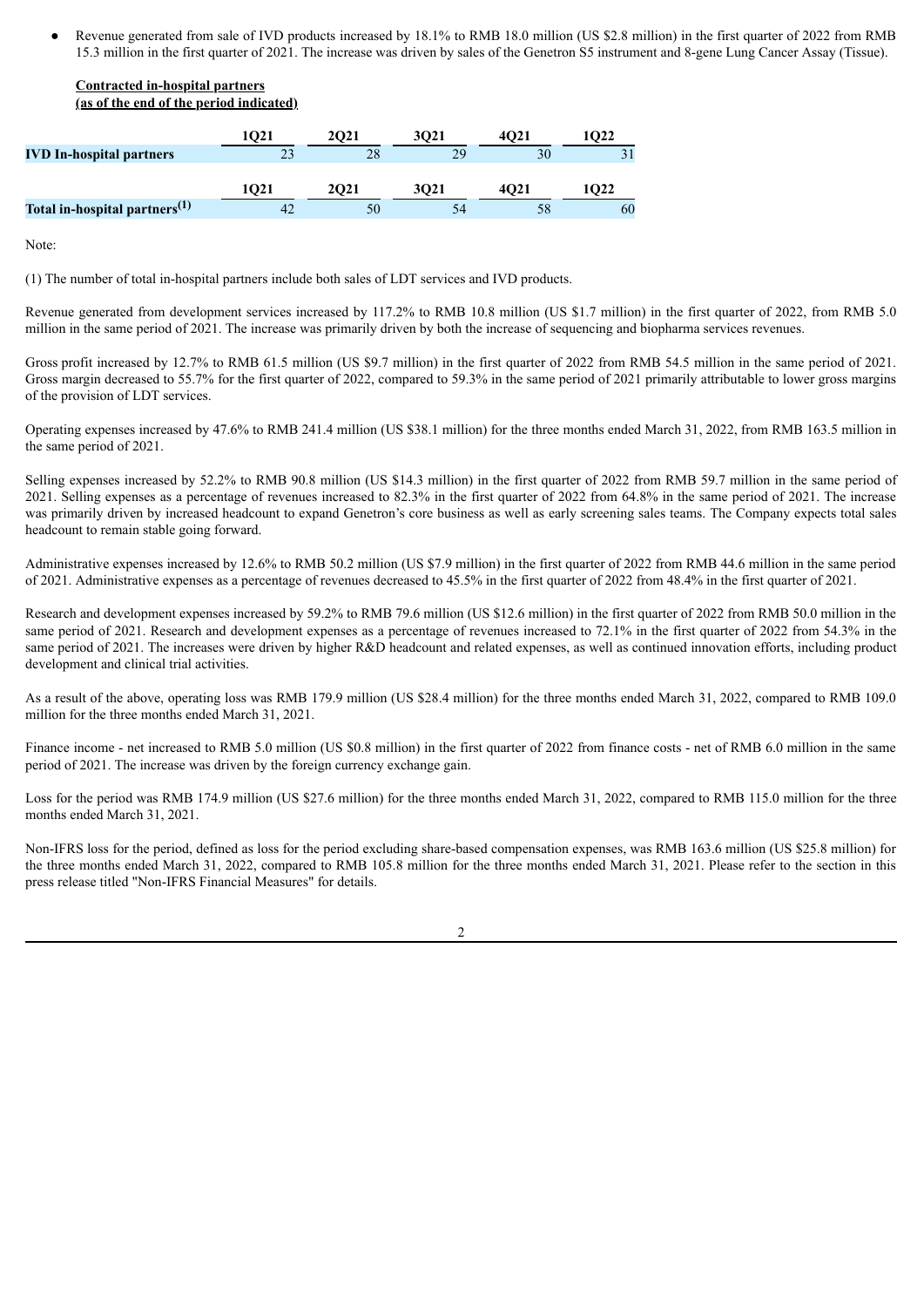Basic loss per ordinary share attributable to owners of the Company was RMB 0.38 (US \$0.06) for the first quarter of 2022, compared with a basic loss per ordinary share attributable to owners of the Company of RMB 0.25 for the same period of 2021. Excluding share-based compensation expenses, non-IFRS basic loss per ordinary share attributable to owners of the Company was RMB 0.35 (US \$0.06) for the first quarter of 2022, compared with non-IFRS basic loss per ordinary share attributable to owners of the Company of RMB 0.23 for the same period of 2021. Diluted loss per ordinary share attributable to owners of the Company is equivalent to basic loss per ordinary share attributable to owners of the Company. Each ADS represents of five ordinary shares, par value US\$0.00002 per share. Please refer to the section in this press release titled "Non-IFRS Financial Measures" for details.

Cash and cash equivalents and current financial assets at fair value through profit or loss were RMB 559.1 million (US \$88.2 million) as of March 31, 2022

#### **2022 Financial Guidance**

Genetron Health reiterates its full year 2022 revenue to be around RMB 585-638 million, representing 10-20% growth over its revenue in 2021.

#### **Conference Call**

A conference call and webcast to discuss the results will be held at 8:30 a.m. U.S. Eastern Time on June 2, 2022 (or at 8:30 p.m. Beijing Time on June 2, 2022). Interested parties may listen to the conference call by dialing numbers below:

| United States:  | $+1 - 833 - 239 - 5565$ |
|-----------------|-------------------------|
| China Domestic: | 400-820-5286            |
| Hong Kong:      | $+852-3018-6771$        |
| International:  | $+65-6713-5590$         |
| Conference ID:  | 2889133                 |

Participants are encouraged to dial into the call at least 15 minutes in advance due to high call volumes.

A simultaneous webcast of the conference call will be available on the "Events and Presentations" page of the Company's IR website. A replay of the webcast will be available for 30 days following the event. For more information, please visit ir.genetronhealth.com.

#### **Exchange Rate Information**

All translations made in the financial statements or elsewhere in this press release made from RMB into United States dollars ("US\$") are solely for convenience and calculated at the rate of US  $$1.00 =$  RMB 6.3393, representing the exchange rate as of March 31, 2022, set forth in the H.10 statistical release of the U.S. Federal Reserve Board. No representation is made that the RMB amounts could have been, or could be, converted, realized or settled into US\$ at that rate, or at any other rate, on March 31, 2022.

#### **Non-IFRS Financial Measures**

The Company uses non-IFRS loss and non-IFRS loss per share attributable to owners of the Company for the year/period, which are non-IFRS financial measures, in evaluating its operating results and for financial and operational decision-making purposes. The Company believes that non-IFRS loss and non-IFRS loss per share attributable to owners of the Company help identify underlying trends in the Company's business that could otherwise be distorted by the effect of certain expenses that the Company includes in its loss for the year/period. The Company believes that non-IFRS loss and non-IFRS loss per share attributable to owners of the Company for the year/period provide useful information about its results of operations, enhances the overall understanding of its past performance and future prospects and allows for greater visibility with respect to key metrics used by its management in its financial and operational decision-making.

Non-IFRS loss and non-IFRS loss per share attributable to owners of the Company for the year/period should not be considered in isolation or construed as an alternative to operating profit, loss for the year/period or any other measure of performance or as an indicator of its operating performance. Investors are encouraged to review non-IFRS loss and non-IFRS loss per share attributable to owners of the Company for the year/period and the reconciliation to its most directly comparable IFRS measures. Non-IFRS loss and non-IFRS loss per share attributable to owners of the Company for the year/period presented here may not be comparable to similarly titled measures presented by other companies. Other companies may calculate similarly titled measures differently, limiting their usefulness as comparative measures to the Company's data. The Company encourages investors and others to review its financial information in its entirety and not rely on a single financial measure.

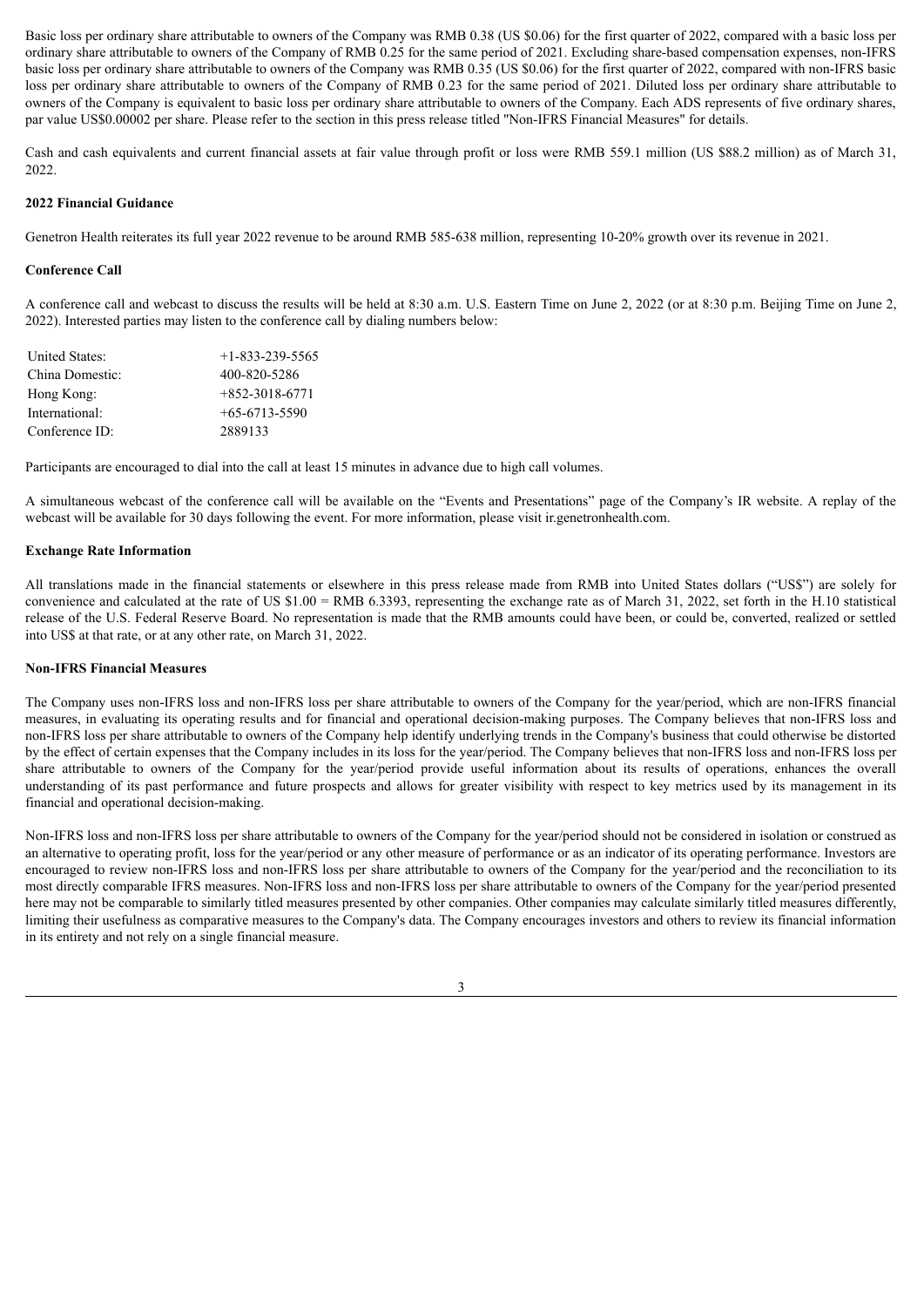Non-IFRS loss and non-IFRS loss per share attributable to owners of the Company for the year/period represent loss for the year/period excluding sharebased compensation expenses, fair value change of financial instruments with preferred rights and other loss of financial instruments with preferred rights (if applicable).

Please see the "Unaudited Non-IFRS Financial Measures" included in this press release for a full reconciliation of non-IFRS loss for the year/period to loss for the year/period and non-IFRS loss per share attributable to ordinary shareholders of the Company for the year/period to loss per share attributable to ordinary shareholders of the Company for the year/period.

#### **About Genetron Holdings Limited**

Genetron Holdings Limited ("Genetron Health" or the "Company") (Nasdaq: GTH) is a leading precision oncology platform company in China that specializes in cancer molecular profiling and harnesses advanced technologies in molecular biology and data science to transform cancer treatment. The Company has developed a comprehensive oncology portfolio that covers the entire spectrum of cancer management, addressing needs and challenges from early screening, diagnosis and treatment recommendations, as well as continuous disease monitoring and care. Genetron Health also partners with global biopharmaceutical companies and offers customized services and products. For more information, please visit ir.genetronhealth.com.

#### **Safe Harbor Statement**

This press release contains forward-looking statements. These statements are made under the "safe harbor" provisions of the U.S. Private Securities Litigation Reform Act of 1995. Statements that are not historical facts, including statements about the Company's beliefs and expectations, are forwardlooking statements. Forward-looking statements involve inherent risks and uncertainties, and a number of factors could cause actual results to differ materially from those contained in any forward-looking statement. In some cases, forward-looking statements can be identified by words or phrases such as "may", "will," "expect," "anticipate," "target," "aim," "estimate," "intend," "plan," "believe," "potential," "continue," "is/are likely to" or other similar expressions. Further information regarding these and other risks, uncertainties or factors is included in the Company's filings with the SEC. All information provided in this press release is as of the date of this press release, and the Company does not undertake any duty to update such information, except as required under applicable law.

#### **Investor Relations Contact**

US: Philip Trip Taylor Principal | Gilmartin Group ir@genetronhealth.com

#### **Media Relations Contact**

Yanrong Zhao Genetron Health yanrong.zhao@genetronhealth.com

Edmond Lococo ICR Edmond.Lococo@icrinc.com Mobile: +86 138-1079-1408 genetron.pr@icrinc.com

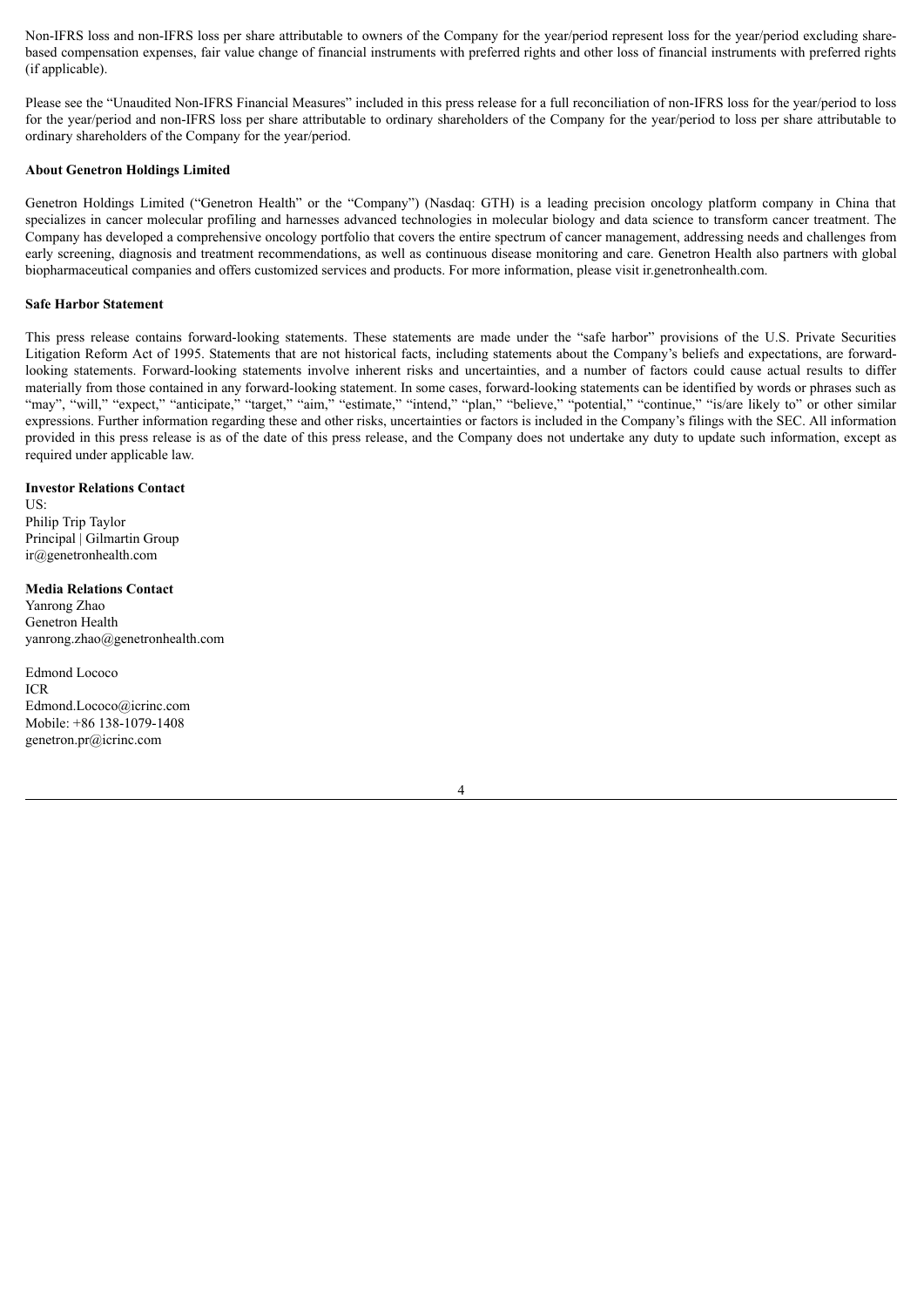### **UNAUDITED CONDENSED CONSOLIDATED STATEMENTS OF LOSS**

|                                                               |                | For the three months ended |                 |  |
|---------------------------------------------------------------|----------------|----------------------------|-----------------|--|
|                                                               | March 31, 2021 | <b>March 31, 2022</b>      |                 |  |
|                                                               | <b>RMB'000</b> | <b>RMB'000</b>             | <b>US\$'000</b> |  |
| <b>Revenue</b>                                                | 92,061         | 110,321                    | 17,403          |  |
| Cost of revenue                                               | (37,512)       | (48, 851)                  | (7,707)         |  |
| <b>Gross profit</b>                                           | 54,549         | 61,470                     | 9,696           |  |
| Selling expenses                                              | (59, 671)      | (90, 844)                  | (14, 330)       |  |
| Administrative expenses                                       | (44, 603)      | (50, 242)                  | (7, 925)        |  |
| Research and development expenses                             | (49, 974)      | (79, 559)                  | (12, 550)       |  |
| Net loss allowance for financial and contract assets          | (9,830)        | (13,099)                   | (2,067)         |  |
| Other income and gains/(losses) - net                         | 530            | (7,614)                    | (1,201)         |  |
| Operating expenses                                            | (163, 548)     | (241, 358)                 | (38,073)        |  |
| <b>Operating loss</b>                                         | (108,999)      | (179, 888)                 | (28, 377)       |  |
| Finance income                                                | 105            | 5,900                      | 931             |  |
| Finance costs                                                 | (6, 144)       | (906)                      | (142)           |  |
| Finance (costs)/income - net                                  | (6,039)        | 4,994                      | 789             |  |
| Loss before income tax                                        | (115,038)      | (174, 894)                 | (27, 588)       |  |
| Income tax expense                                            |                |                            |                 |  |
| Loss for the period                                           | (115,038)      | (174, 894)                 | (27, 588)       |  |
| Loss attributable to:                                         |                |                            |                 |  |
| Owners of the Company                                         | (112, 754)     | (174, 372)                 | (27, 506)       |  |
| Non-controlling interests                                     | (2, 284)       | (522)                      | (82)            |  |
|                                                               | (115,038)      | (174, 894)                 | (27, 588)       |  |
|                                                               | <b>RMB</b>     | <b>RMB</b>                 | <b>USD</b>      |  |
| Loss per share for loss attributable to owners of the Company |                |                            |                 |  |
| -Basic and diluted                                            | (0.25)         | (0.38)                     | (0.06)          |  |
| Loss per ADS for loss attributable to owners of the Company   |                |                            |                 |  |
| -Basic and diluted                                            | (1.23)         | (1.88)                     | (0.30)          |  |
| Shares used in loss per share computation:                    |                |                            |                 |  |
| -Basic and diluted                                            | 458,084,599    | 462,868,804                | 462,868,804     |  |
| ADS used in loss per ADS computation:                         |                |                            |                 |  |
| -Basic and diluted                                            | 91,616,920     | 92,573,760                 | 92,573,760      |  |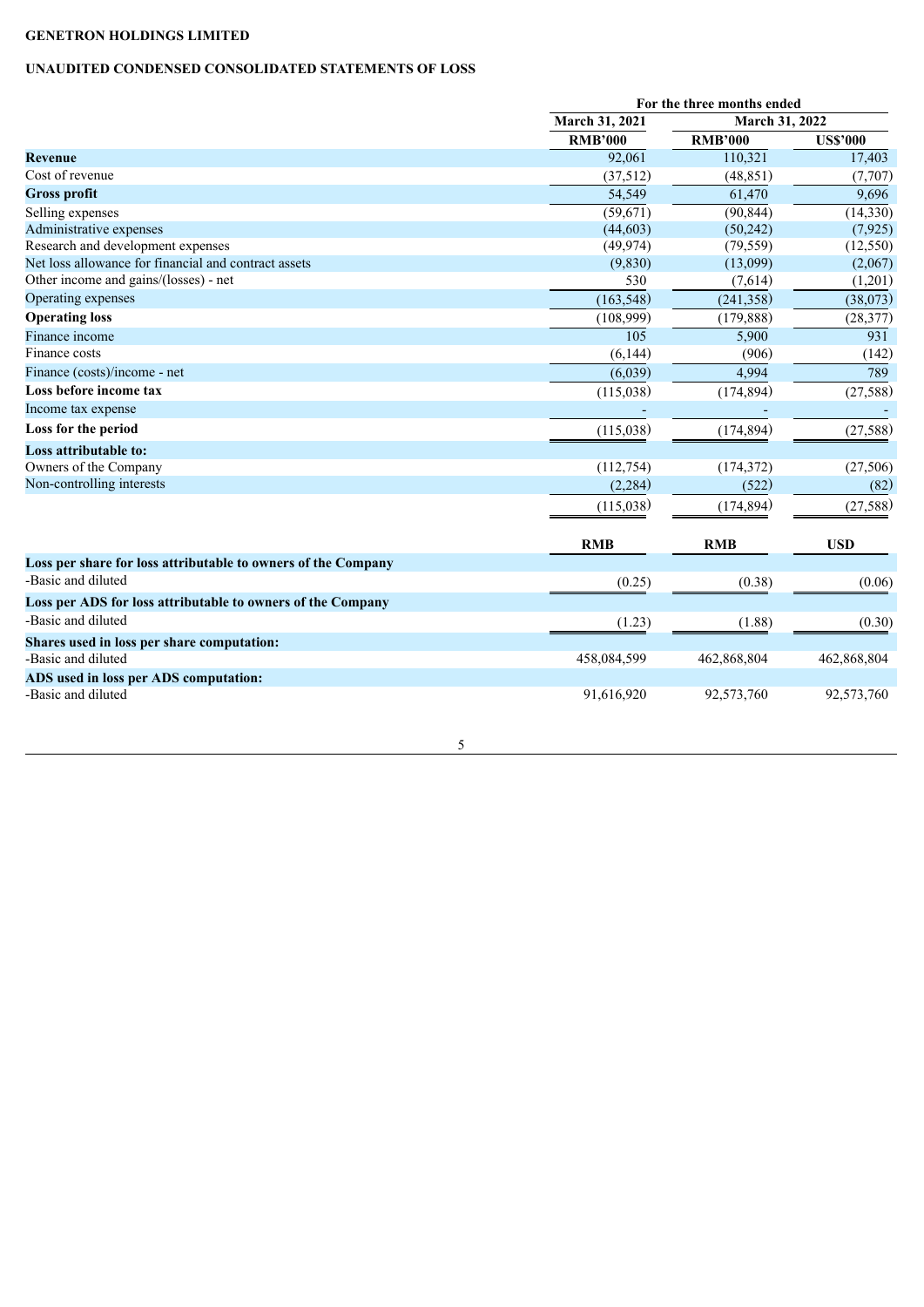### **UNAUDITED NON-IFRS FINANCIAL MEASURE**

|                                                                                   | For the three months ended |                       |                 |
|-----------------------------------------------------------------------------------|----------------------------|-----------------------|-----------------|
|                                                                                   | <b>March 31, 2021</b>      | <b>March 31, 2022</b> |                 |
|                                                                                   | <b>RMB'000</b>             | <b>RMB'000</b>        | <b>US\$'000</b> |
| Loss for the period                                                               | (115,038)                  | (174, 894)            | (27, 588)       |
| Adjustments:                                                                      |                            |                       |                 |
| Share-based compensation                                                          | 9,250                      | 11,344                | 1,789           |
| <b>Non-IFRS</b> loss                                                              | (105, 788)                 | (163, 550)            | (25,799)        |
| <b>Attributable to:</b>                                                           |                            |                       |                 |
| Owners of the Company                                                             | (103, 504)                 | (163, 028)            | (25,717)        |
| Non-controlling interests                                                         | (2, 284)                   | (522)                 | (82)            |
|                                                                                   | (105, 788)                 | (163, 550)            | (25,799)        |
|                                                                                   | <b>RMB</b>                 | <b>RMB</b>            | <b>USD</b>      |
| Non-IFRS loss per share for loss attributable to owners of the Company            |                            |                       |                 |
| -Basic and diluted                                                                | (0.23)                     | (0.35)                | (0.06)          |
| Non-IFRS loss per ADS (5 ordinary shares equal to 1 ADS) for loss attributable to |                            |                       |                 |
| owners of the Company                                                             |                            |                       |                 |
| -Basic and diluted                                                                | (1.13)                     | (1.76)                | (0.28)          |
| Shares used in non-IFRS loss per share computation:                               |                            |                       |                 |
| -Basic and diluted                                                                | 458,084,599                | 462,868,804           | 462,868,804     |
| ADS used in non-IFRS loss per ADS computation:                                    |                            |                       |                 |
| -Basic and diluted                                                                | 91,616,920                 | 92,573,760            | 92,573,760      |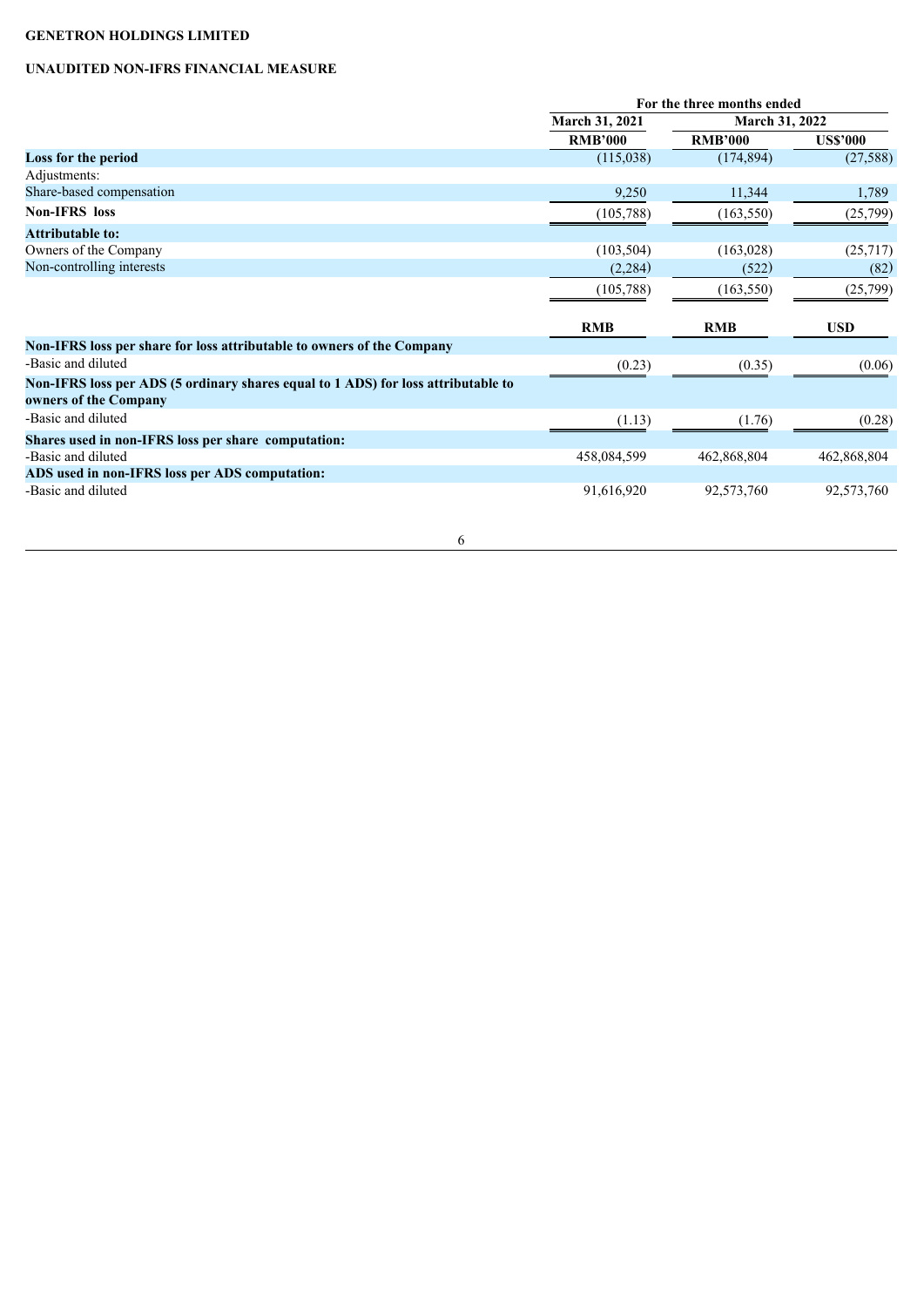### **UNAUDITED REVENUE AND SEGMENT INFORMATION**

|                                   | Diagnosis and<br>monitoring<br>- provision of<br><b>LDT</b> services<br><b>RMB'000</b> | Diagnosis and<br>monitoring<br>- sale of IVD<br>products<br><b>RMB'000</b> | <b>Development</b><br>services<br><b>RMB'000</b> | <b>Total</b><br><b>RMB'000</b> |
|-----------------------------------|----------------------------------------------------------------------------------------|----------------------------------------------------------------------------|--------------------------------------------------|--------------------------------|
| Three months ended March 31, 2021 |                                                                                        |                                                                            |                                                  |                                |
| Revenue                           | 71,828                                                                                 | 15,266                                                                     | 4,967                                            | 92,061                         |
| <b>Segment profit</b>             | 48,811                                                                                 | 5,222                                                                      | 516                                              | 54,549                         |
| Three months ended March 31, 2022 |                                                                                        |                                                                            |                                                  |                                |
| Revenue                           | 81,511                                                                                 | 18,024                                                                     | 10,786                                           | 110,321                        |
| Segment profit                    | 52,051                                                                                 | 8,934                                                                      | 485                                              | 61,470                         |
|                                   |                                                                                        |                                                                            |                                                  |                                |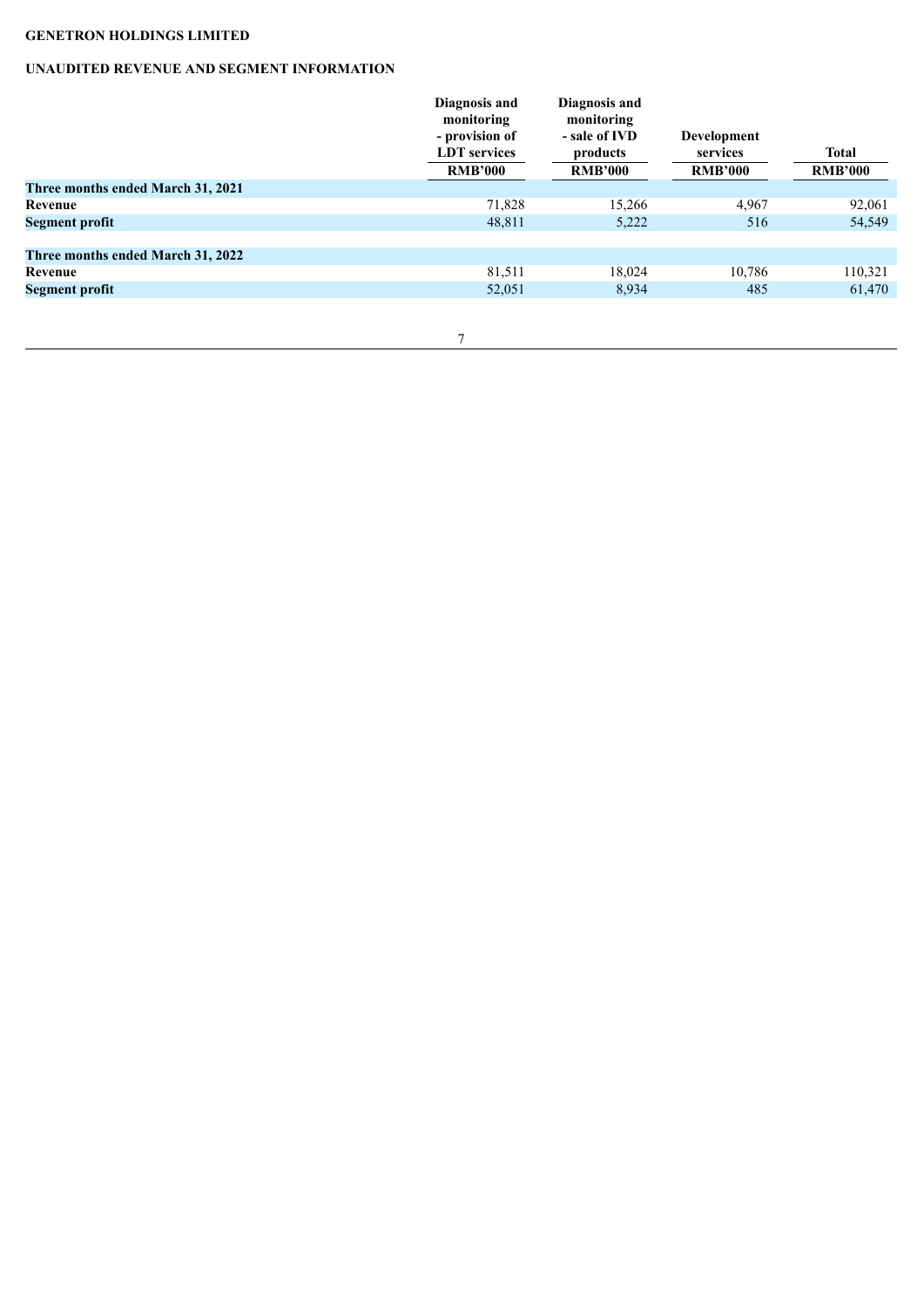### **UNAUDITED CONDENSED CONSOLIDATED BALANCE SHEETS**

|                                                       | As of December 31, 2021 | As of March 31, 2022 |                 |
|-------------------------------------------------------|-------------------------|----------------------|-----------------|
|                                                       | <b>RMB'000</b>          | <b>RMB'000</b>       | <b>US\$'000</b> |
| <b>ASSETS</b>                                         |                         |                      |                 |
| <b>Non-current assets</b>                             |                         |                      |                 |
| Property, plant and equipment                         | 110,285                 | 132,571              | 20,913          |
| Right-of-use assets                                   | 52,074                  | 47,044               | 7,421           |
| Intangible assets                                     | 20,695                  | 24,784               | 3,910           |
| Financial assets at fair value through profit or loss | 49,780                  | 48,715               | 7,685           |
| Other receivables and prepayments                     | 37,610                  | 31,103               | 4,906           |
| <b>Total non-current assets</b>                       | 270,444                 | 284,217              | 44,835          |
| <b>Current assets</b>                                 |                         |                      |                 |
| Inventories                                           | 35,603                  | 42,991               | 6,782           |
| Contract assets                                       | 7,775                   | 5,911                | 932             |
| Other current assets                                  | 30,705                  | 35,758               | 5,641           |
| Trade receivables                                     | 282,113                 | 281,436              | 44,395          |
| Other receivables and prepayments                     | 97,895                  | 118,755              | 18,733          |
| Amounts due from related parties                      | 597                     | 457                  | 72              |
| Financial assets at fair value through profit or loss | 151,443                 | 239,816              | 37,830          |
| Derivative financial instruments                      | 2,002                   |                      |                 |
| Cash and cash equivalents                             | 639,042                 | 319,292              | 50,367          |
| <b>Total current assets</b>                           | 1,247,175               | 1,044,416            | 164,752         |
| <b>Total assets</b>                                   | 1,517,619               | 1,328,633            | 209,587         |